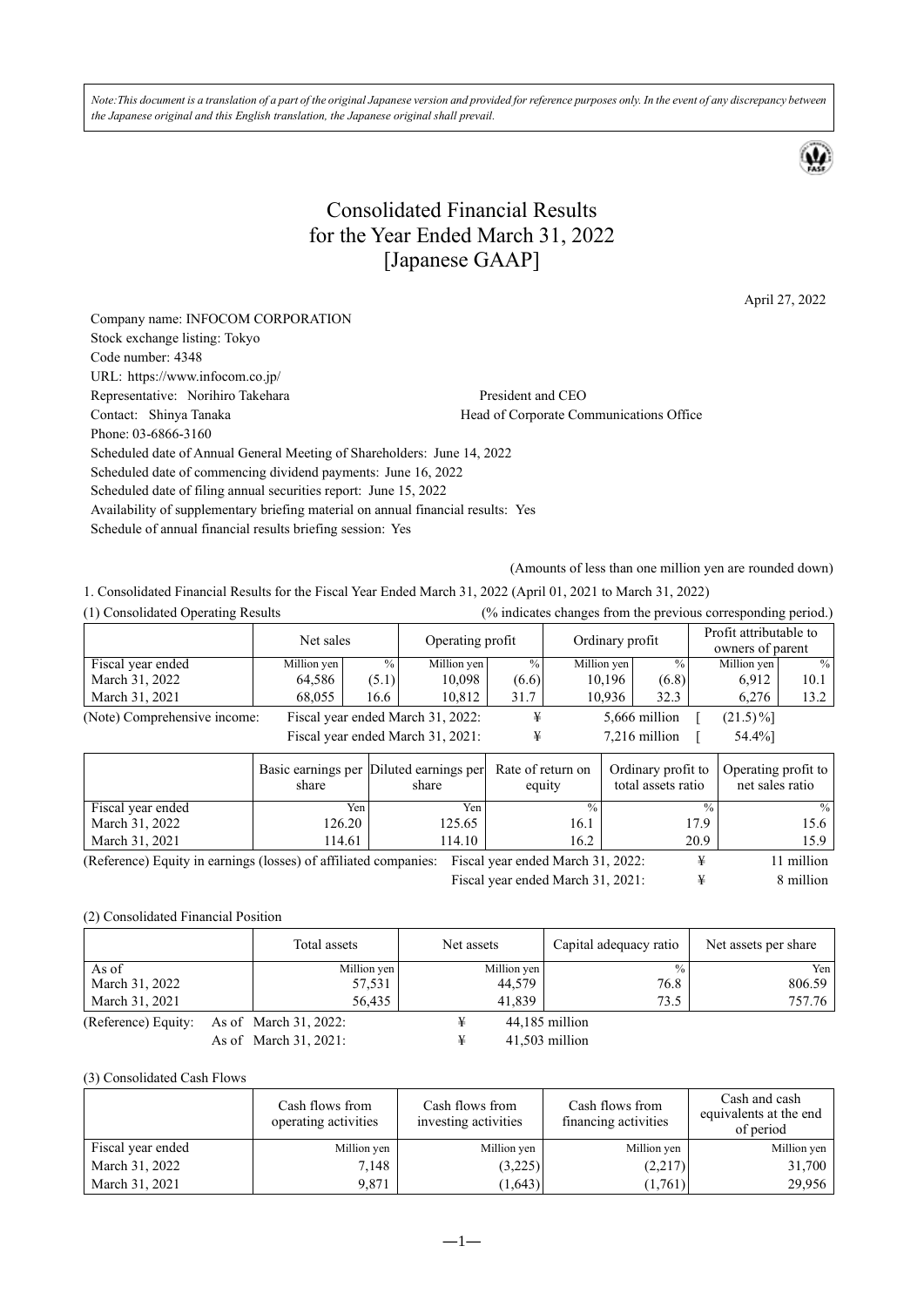#### 2. Dividends

|                    |                    | Annual dividends   |                          |          |                    | Total       | Payout                  | Dividends<br>to net      |
|--------------------|--------------------|--------------------|--------------------------|----------|--------------------|-------------|-------------------------|--------------------------|
|                    | 1st<br>quarter-end | 2nd<br>quarter-end | 3rd<br>quarter-end       | Year-end | dividends<br>Total |             | ratio<br>(consolidated) | assets<br>(consolidated) |
| Fiscal year ended  | Yen                | Yen                | Yen                      | Yen      | Yen                | Million yen | $\frac{0}{0}$           | $\%$                     |
| March 31, 2021     | -                  | 10.00              | -                        | 27.00    | 37.00              | 2,026       | 32.3                    | 5.2                      |
| March 31, 2022     | -                  | 13.00              | $\overline{\phantom{0}}$ | 37.00    | 50.00              | 2,738       | 39.6                    | 6.4                      |
| Fiscal year ending |                    |                    |                          |          |                    |             |                         |                          |
| March 31, 2023     | -                  | 18.00              | -                        | 27.00    | 45.00              |             | 35.2                    |                          |
| (Forecast)         |                    |                    |                          |          |                    |             |                         |                          |

(Note) Breakdown of the year-end dividend for the fiscal year ended March 31, 2022 :

| Commemorative dividend | ven |
|------------------------|-----|
| Special dividend       | ven |

### 3. Consolidated Financial Results Forecast for the Fiscal Year Ending March 31, 2023 (April 01, 2022 to March 31, 2023)

(% indicates changes from the previous corresponding period.)

|                                        | Net sales<br>Operating profit |               | Ordinary profit |               | Profit attributable<br>to owners of parent |               | Basic earnings per<br>share |               |        |
|----------------------------------------|-------------------------------|---------------|-----------------|---------------|--------------------------------------------|---------------|-----------------------------|---------------|--------|
|                                        | Million yen                   | $\frac{0}{0}$ | Million ven     | $\frac{0}{0}$ | Million ven                                | $\frac{0}{0}$ | Million ven                 | $\frac{0}{0}$ | Yen    |
| Six months ended<br>September 30, 2022 | 33,000                        | 1.7           | 4.000           | (20.0)        | 4.000                                      | (20.9)        | 2.700                       | (21.6)        | 49.29  |
| Full year                              | 70,000                        | 8.4           | 10.500          | 4.0           | 10.500                                     | 3.0           | 7.000                       | 1.3           | 127.80 |

\* Notes:

(1) Changes in significant subsidiaries during the period under review (changes in specified subsidiaries resulting in changes in scope of consolidation): No

| New        | $\overline{\phantom{0}}$       | (Company name: |  |
|------------|--------------------------------|----------------|--|
| Exclusion: | <b>Contract Contract State</b> | (Company name: |  |

(2) Changes in accounting policies, changes in accounting estimates and retrospective restatement

1) Changes in accounting policies due to the revision of accounting standards: Yes

2) Changes in accounting policies other than 1) above: No

3) Changes in accounting estimates: No

4) Retrospective restatement: No

(3) Total number of issued shares (common shares)

1) Total number of issued shares at the end of the period (including treasury shares):

| March 31, 2022: | 57,600,000 shares |  |
|-----------------|-------------------|--|
| March 31, 2021: | 57,600,000 shares |  |

| 2) Total number of treasury shares at the end of the period: |                  |  |  |  |
|--------------------------------------------------------------|------------------|--|--|--|
| March 31, 2022:                                              | 2,819,167 shares |  |  |  |
| March 31, 2021:                                              | 2,829,423 shares |  |  |  |

| 3) Average number of shares during the period: |                   |  |
|------------------------------------------------|-------------------|--|
| Fiscal Year ended March 31, 2022:              | 54,774,659 shares |  |
| Fiscal Year ended March 31, 2021:              | 54,759,562 shares |  |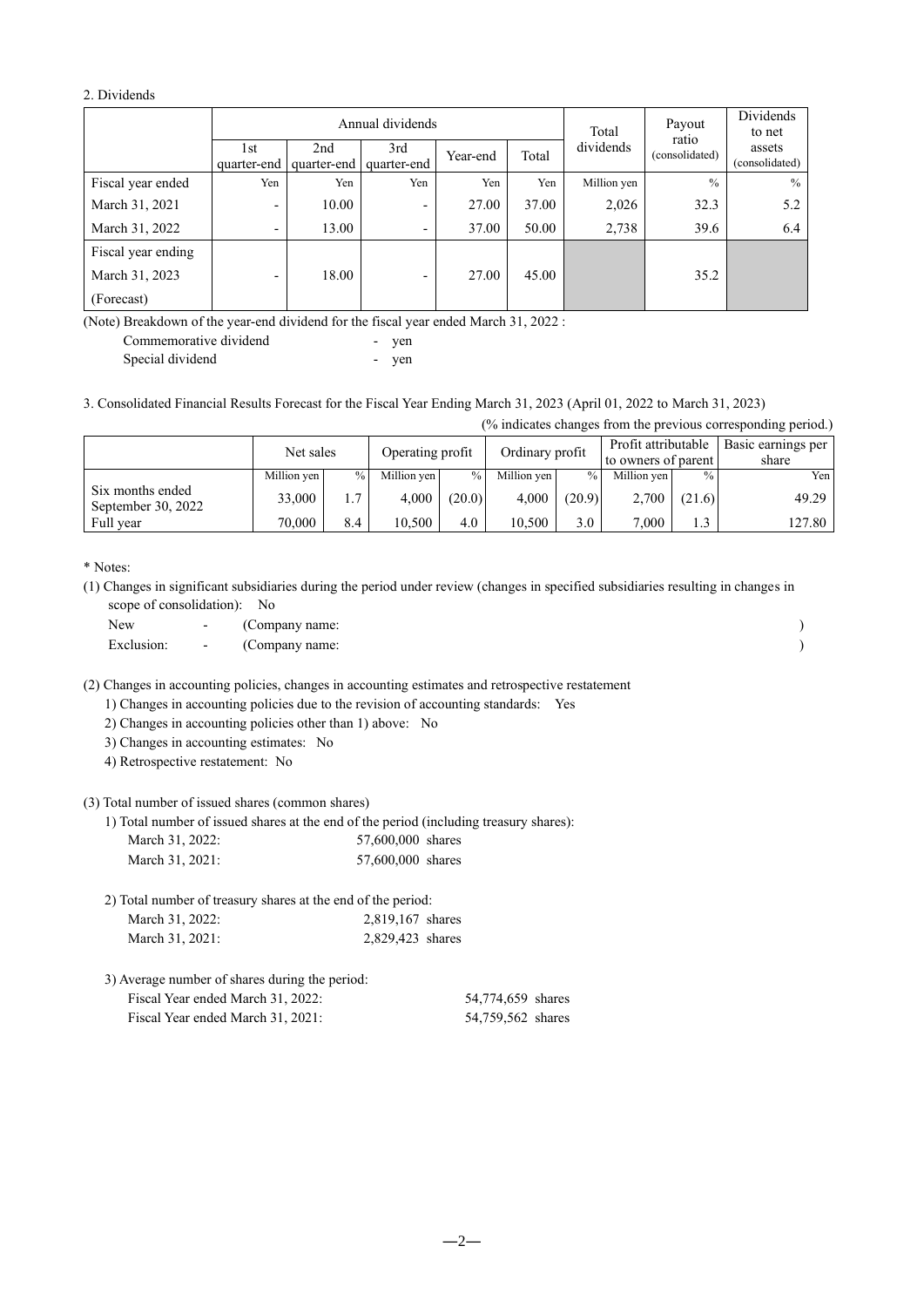#### (Reference) Summary of Non-consolidated Financial Results

| 1.1.1.011.00110011.000100<br>$\sim$ $\mu$ . $\ldots$ $\sim$ $\sim$ $\sim$ $\sim$ $\ldots$ |             |         |                  |               |             |                 | $\sim$ marriage changes from the previous corresponding periodic |            |  |
|-------------------------------------------------------------------------------------------|-------------|---------|------------------|---------------|-------------|-----------------|------------------------------------------------------------------|------------|--|
|                                                                                           | Net sales   |         | Operating profit |               |             | Ordinary profit |                                                                  | Net income |  |
| Fiscal year ended                                                                         | Million yen | $\%$    | Million yen      | $\frac{0}{0}$ | Million yen | $\frac{0}{0}$   | Million yen                                                      | $\%$       |  |
| March 31, 2022                                                                            | 20.788      | $0.0\,$ | .327             | 16.9          | 4.803       | 13.7            | 4.080                                                            | 58.2       |  |
| March 31, 2021                                                                            | 20.783      | (9.9)   | 2,198            | (19.1)        | 4.222       | (11.8)          | 2,579                                                            | (32.2)     |  |

(1) Non-consolidated Operating Results (% indicates changes from the previous corresponding period.)

|                   |       | Basic earnings per share Diluted earnings per share |
|-------------------|-------|-----------------------------------------------------|
| Fiscal year ended | Yen   | Yen                                                 |
| March 31, 2022    | 74.50 | 74.18                                               |
| March 31, 2021    | 47.10 | 46 90                                               |

(2) Non-consolidated Financial Position

|                | Total assets | Net assets  | Capital adequacy ratio | Net assets per share |  |
|----------------|--------------|-------------|------------------------|----------------------|--|
| As of          | Million yen  | Million yen | $\frac{0}{0}$          | Yen                  |  |
| March 31, 2022 | 46.265       | 26,132      | 56.0                   | 473.01               |  |
| March 31, 2021 | 45.078       | 25,671      | 56.4                   | 464.53               |  |

(Reference) Equity: As of March 31, 2022:  $\qquad \qquad \text{#} \qquad \qquad$  25,911 million

As of March 31, 2021: ¥ 25,442 million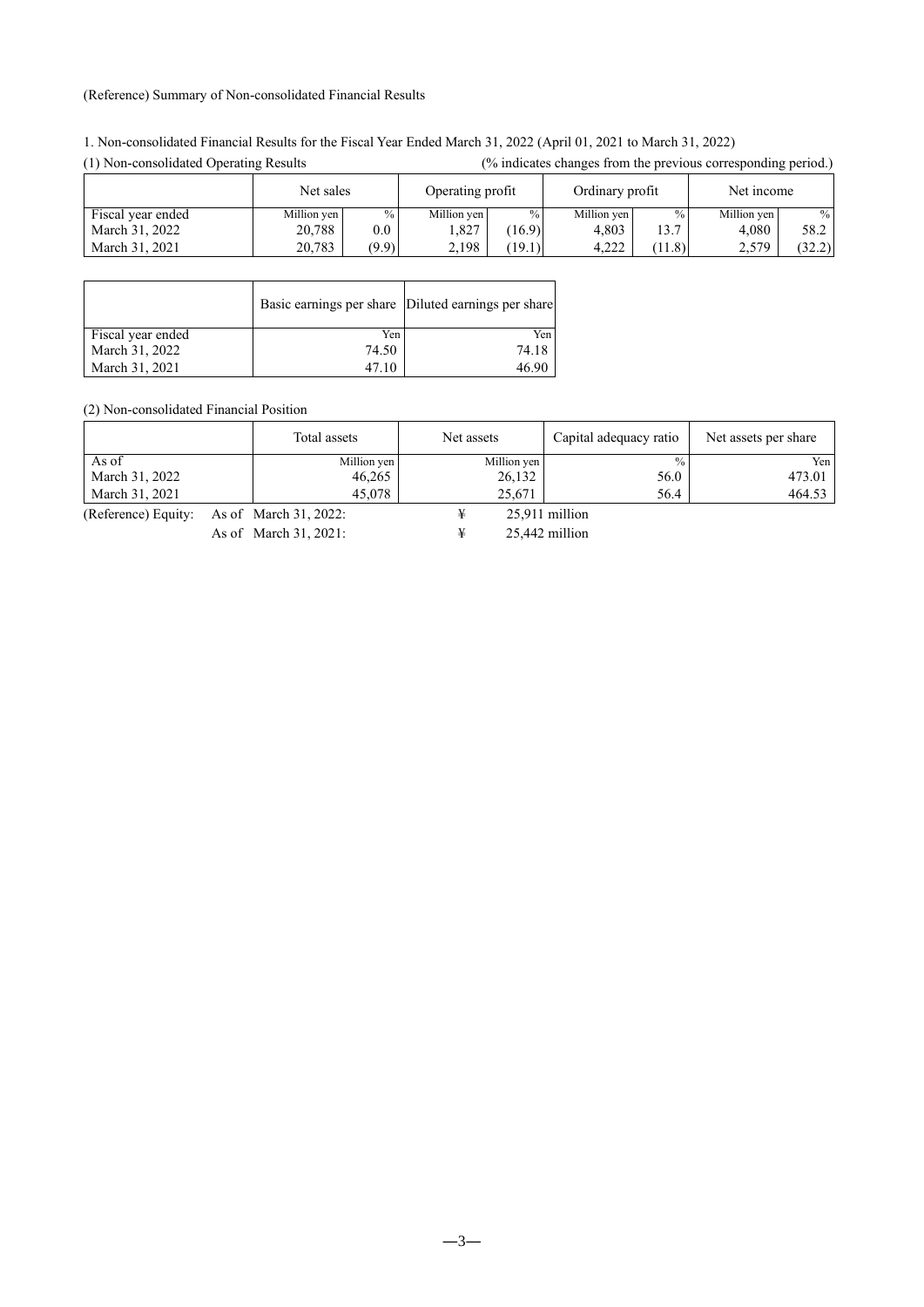#### 1. Analysis of Business Results

#### 1) Overview of Business Results during the Year under Review

During the consolidated fiscal year under review, the Japanese economy continued to face uncertainties, impacted by the prolonged COVID-19 pandemic and geopolitical risks.

The e-book market grew further with an increase in users, even as the impact of pirate sites has expanded.

The IT-related markets showed signs of recovery for IT investment, which had been limited due to the moderate nature of the recovery in economic activities, which had been stagnant in the wake of the COVID-19 pandemic.

In this operating environment, the Infocom Group medium-term management plan (April 2020 to March 2023) emphasized two fundamental policies: (1) pursue growth and (2) continue strengthening our management foundation to support growth. To this end, we identified e-comics and healthcare as priority businesses. In these areas, we pursued continued growth, endeavored to evolve into a services-oriented business, and engaged in co-creation (M&A, overseas expansion).

In addition, we completed the relocation of our headquarters, undertaken to pursue work-style reform, on schedule.

As a result, the Infocom Group generated net sales of ¥64,586 million, down 5.1% compared to the previous fiscal year. This result was mainly due to firm IT services performance, despite sluggish growth in e-comic sales. Operating profit amounted to ¥10,098 million, down 6.6%, mainly due to cost increases associated with our headquarters relocation. Ordinary income was ¥10,196 million, down 6.8%, and profit attributable to owners of the parent amounted to 6,912 million yen, up 10.1% and representing a new record high.

The following paragraphs describe our results by segment.

#### (i) Digital Entertainment Group

Our Digital Entertainment Group recorded sales of ¥40,530 million (-7.9% year on year). This result was mainly due to our curbing advertising in our e-comic distribution service owing to the impact of pirate sites and declining effectiveness of advertising. A decline in special demand associated with voluntary restraints on travel outside the home and the lack of major hits in original content also contributed to this result. Despite the impact of lower sales, operating profit amounted to ¥7,760 million (-1.9%), mainly as a result of cost reductions from reduced advertising.

In our *Mecha Comic* business, we bolstered the production of original comics and pursued measures to expand our business fields, including advancing the dramatization of our titles. In addition to measures for the Japanese market, we made preparations for the launch of services in the U.S. Market.

Amutus Corporation is the consolidated subsidiary that operates *Mecha Comic*. During the period, the company endeavored to acquire content, expand its business fields, and grow the market. To improve usability, we created AmuLink Corporation as a means to strengthen our systems infrastructure. AmuLink is responsible for planning and developing systems for our e-comic distribution service in collaboration with Link-U.

#### (ii) Business Solution Group

Despite the impact of COVID-19, sales remained steady, amounting to ¥24,055 million and up 0.1% compared with the previous year. While the aforementioned advancements in work-style reform contributed to higher operating margin, operating profit fell 19.5% to ¥2,329 million, mainly due to the recording of ¥850 million yen in headquarters relocation expenses.

Sales of radiology systems and work management systems for hospitals in our Health IT business remained strong throughout the year. Overseas, we entered into a business alliance with Docquity, a provider of social media platforms for doctors, to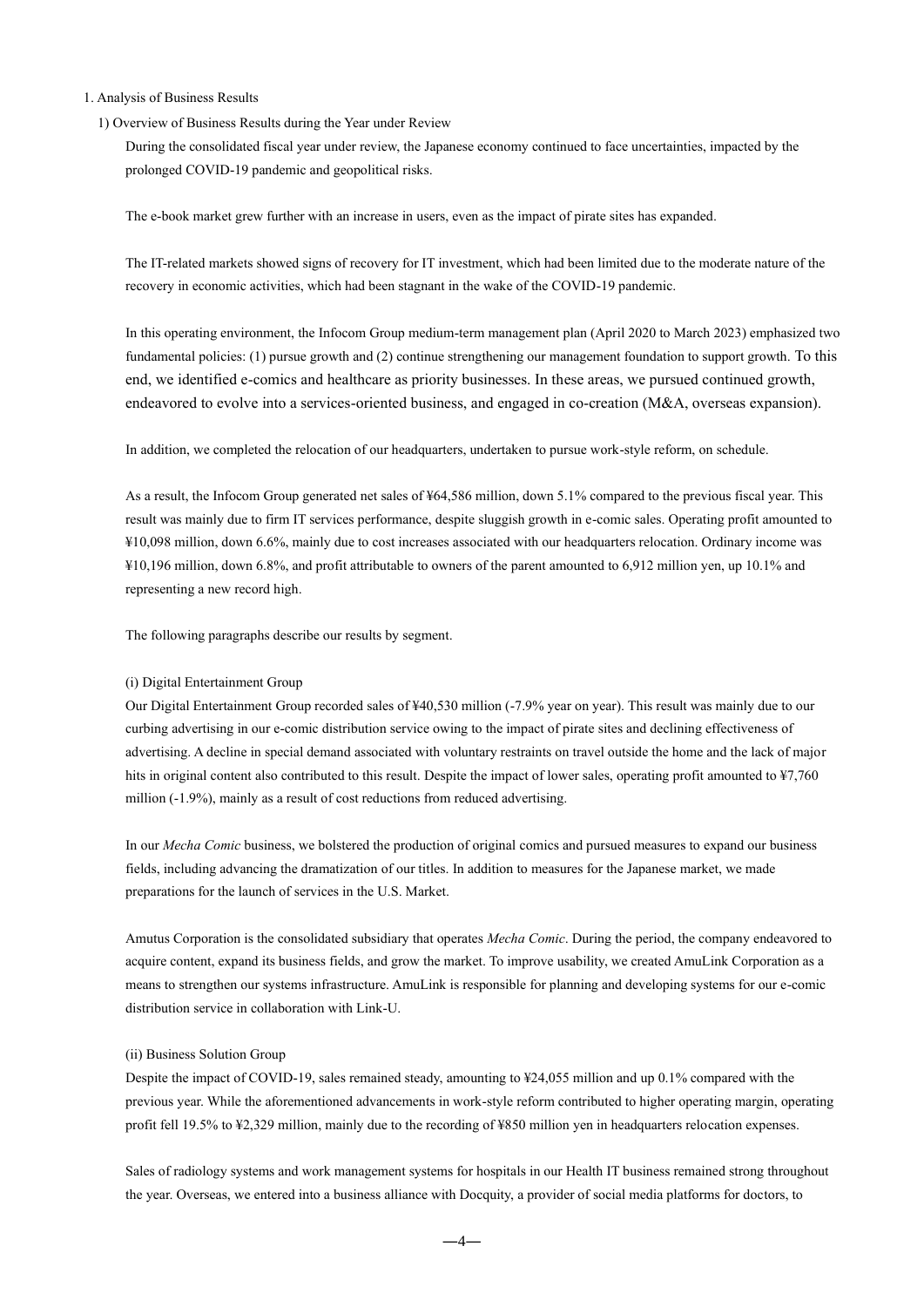expand sales of our products in Southeast Asia.

In terms of enterprise sales, we began offering GRANDIT miraimil, a cloud service for the integrated ERP GRANDIT software package.

In addition, we made MEDICAL CREATE a subsidiary to expand the scale of sales in the Health IT business and to improve service quality. We also converted Alterbooth to a subsidiary, aiming to advance our services-oriented business and improve development technology for cloud and other services.

#### 2) Overview of Financial Position for the Current Fiscal Year

Total assets increased ¥1,095 million from the end of the previous fiscal year to ¥57,531 million. This result was mainly due to an increase in cash and deposits and goodwill resulting from the acquisition of MEDICAL CREATE and Alterbooth as consolidated subsidiaries. This increase was offset in part by a decrease in the market value of investment securities.

Total liabilities amounted to ¥12,951 million, down ¥1,644 million compared with the end of the previous fiscal year. This result was mainly due to decrease in accounts payable-trade and income taxes payable, offset in part by contractual liabilities stemming from the adoption of *Accounting Standard for Revenue Recognition*.

Net assets rose ¥2,740 million compared with the end of the previous consolidated fiscal year to ¥44,579 million. This result was mainly due to the posting of profit attributable to owners of the parent, offset in part by a decrease in retained earnings at the beginning of the period in connection with the adoption of *Accounting Standard for Revenue Recognition* and dividend payments.

#### 3) Overview of Cash Flows for the Current Fiscal Year

Cash and cash equivalents as of March 31, 2022 amounted to ¥31,700 million, up ¥1,744 million from one year earlier. The following paragraphs describe cash flows and reasons for major changes in cash flows.

#### [Cash flows from operating activities]

Net cash provided by operating activities amounted to ¥7,148 million (¥9,871 million in the previous fiscal year). This result was mainly due to increases stemming from profit before income taxes of ¥10,050 million (¥9,721 million in the previous fiscal year), depreciation (non-cash item) of ¥1,333 million (¥1,142 million), and decreases in accounts receivable-trade and contract assets of ¥1,789 million (¥1,045 million increase in the previous fiscal year). These increases were offset in part by a decrease stemming from ¥4,661 million in income taxes paid (¥2,370 million in the previous fiscal year).

#### [Cash flows from investing activities]

Net cash used in investing activities amounted to ¥3,225 million (¥1,643 million in the previous fiscal year). This result was mainly due to purchases of property, plant and equipment of ¥735 million (¥244 million in the previous fiscal year), purchases of software and other intangible assets of ¥989 million (¥767 million), and purchase of shares of MEDICAL CREATE and Alterbooth, both becoming consolidated subsidiaries, of ¥1,055 million (no similar transactions in the previous fiscal year).

#### [Cash flows from financing activities]

Net cash used in financing activities amounted to ¥2,217 million (¥1,761 million in the previous fiscal year). This result was mainly due to cash dividends paid of ¥2,190 million (compared to ¥1,697 million in the previous fiscal year).

#### 4) Outlook for the Next Fiscal Year

The Japanese economy is expected to gradually recover with the greater adoption of measures to prevent the spread of COVID-19. However, the future remains uncertain due to the impact of geopolitical risks and other factors.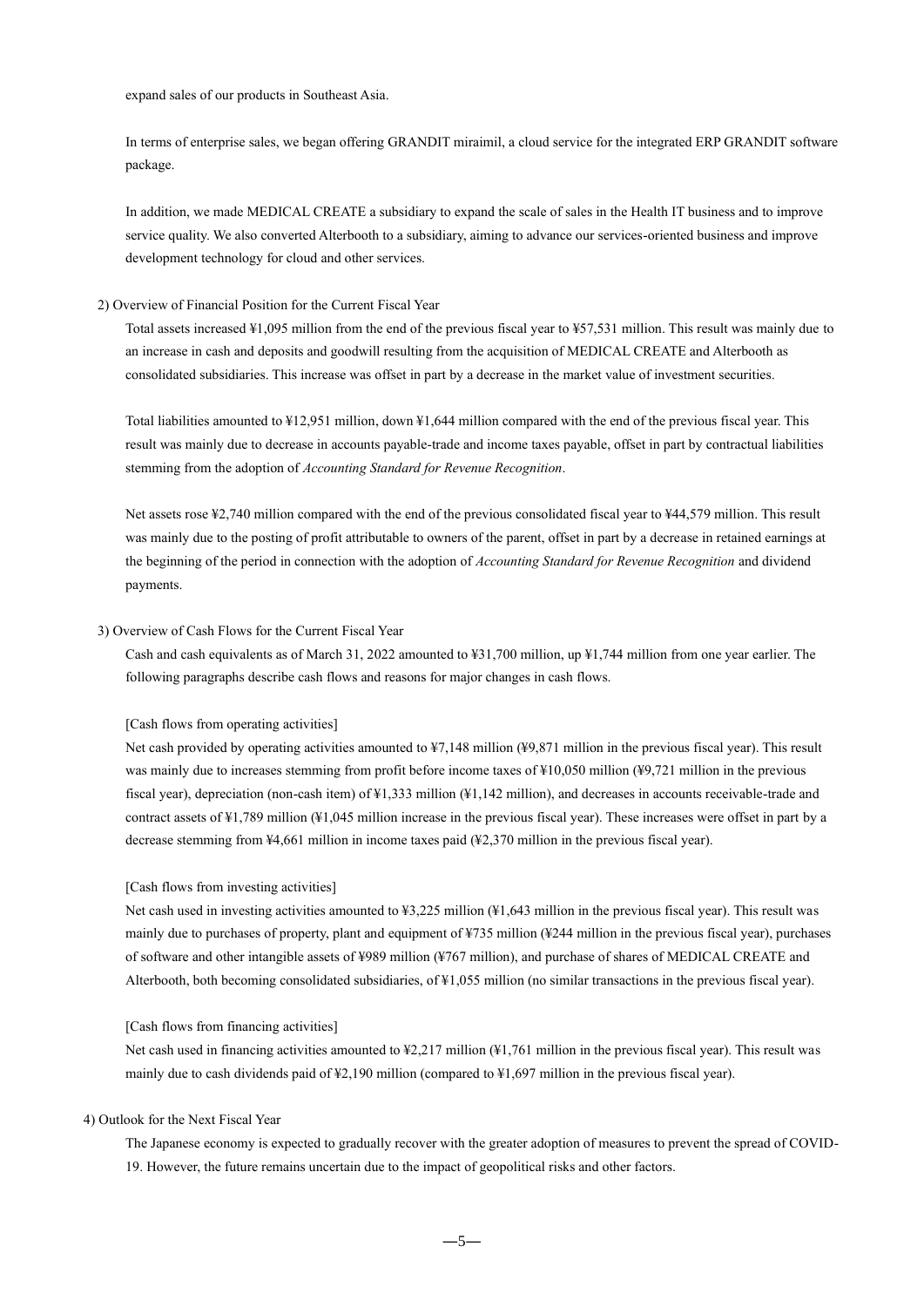The e-book market is projected to continue trending larger, backed by factors that include a growing user base in connection with in-home demand.

The IT-related market should see a recovery in IT demand, spurred by increased use of cloud services as investments, which stagnated during the COVID-19 pandemic, recovers.

In this environment, the Infocom Group medium-term management plan (April 2020 to March 2023) emphasizes two fundamental policies: (1) pursue growth and (2) continue strengthening our management foundation to support growth. To this end, we have identified e-comics and healthcare as priority businesses.

For the fiscal year ending March 31, 2023, we forecast net sales of ¥70,000 million (+8.4% year on year), operating profit of ¥10,500 million (+4.0%), ordinary profit of ¥10,500 million (+3.0%), and profit attributable to owners of parent of ¥7,000 million  $(+1.3%)$ .

The above-stated performance forecasts are based on information as of the date these materials were released. Accordingly, actual results may differ materially from these forecasts, due to a variety of future factors.

2. Basic Perspective on Selection of Accounting Standards

Our company applies Japanese standards.

We are preparing for the application of IFRS, and to this end we are developing a Group settlement system and in-house manual. We are also considering the timing for the application of IFRS.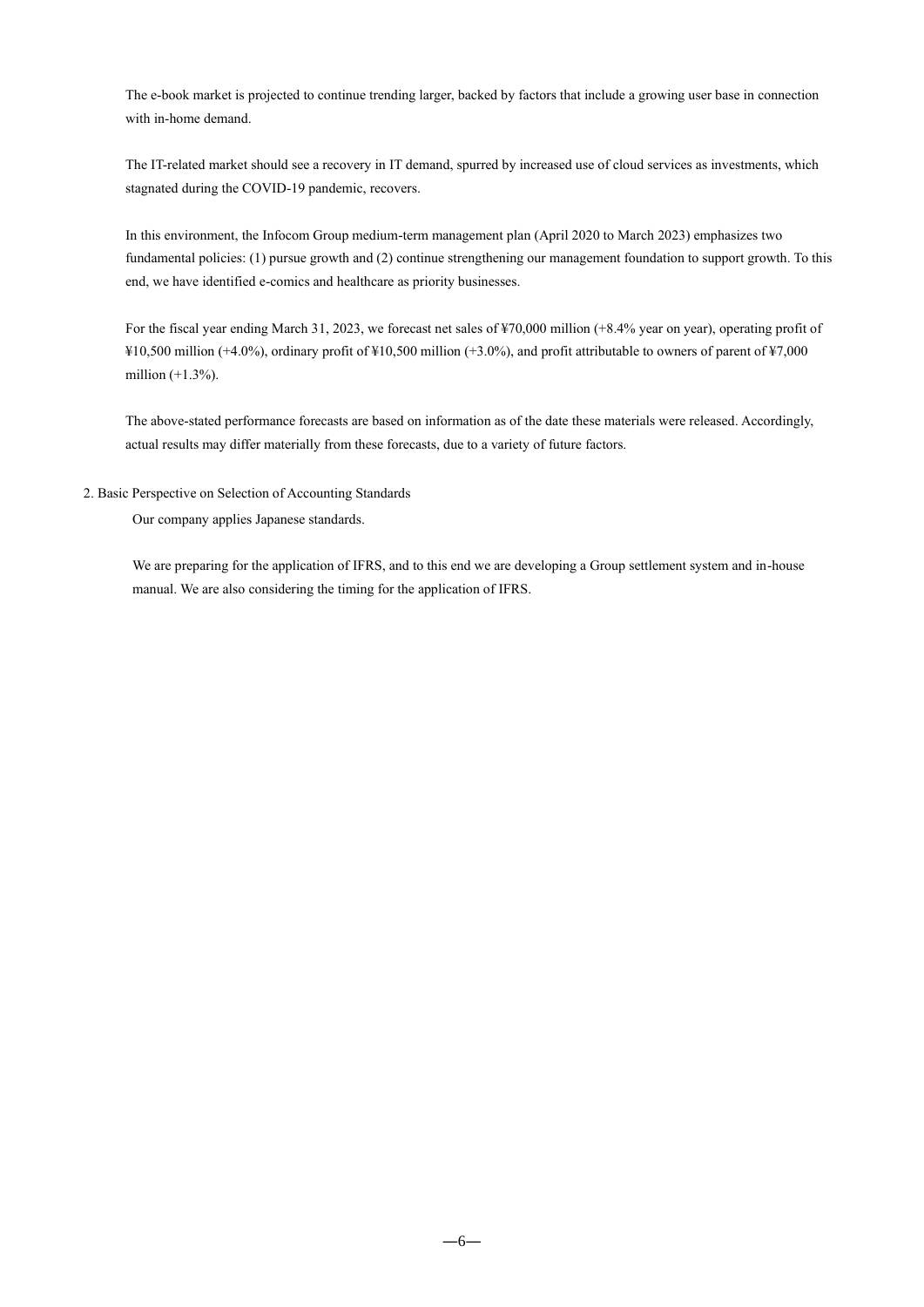# Consolidated Financial Statements

Consolidated Balance Sheets

|                                        | As of March 31,2021 | As of March 31,2022 |
|----------------------------------------|---------------------|---------------------|
| Assets                                 |                     |                     |
| Current assets                         |                     |                     |
| Cash and deposits                      | 29,956              | 31,700              |
| Notes and accounts receivable - trade  | 12,502              |                     |
| Notes receivable - trade               |                     | 14                  |
| Accounts receivable - trade            |                     | 10,744              |
| Contract assets                        |                     | 155                 |
| Inventories                            | 167                 | 86                  |
| Other                                  | 1,345               | 2,472               |
| Allowance for doubtful accounts        | (7)                 | (7)                 |
| Total current assets                   | 43,964              | 45,166              |
| Non-current assets                     |                     |                     |
| Property, plant and equipment          |                     |                     |
| Buildings and structures               | 1,023               | 767                 |
| Accumulated depreciation               | (541)               | (121)               |
| Buildings and structures, net          | 481                 | 645                 |
| Machinery, equipment and vehicles      | $\mathbf{1}$        | 6                   |
| Accumulated depreciation               | (1)                 | (5)                 |
| Machinery, equipment and vehicles, net | $\overline{0}$      | $\mathbf{1}$        |
| Tools, furniture and fixtures          | 1,548               | 1,517               |
| Accumulated depreciation               | (1,049)             | (945)               |
| Tools, furniture and fixtures, net     | 499                 | 571                 |
| Leased assets                          | 365                 | 335                 |
| Accumulated depreciation               | (291)               | (295)               |
| Leased assets, net                     | 73                  | 40                  |
| Construction in progress               | $\mathbf{0}$        | $\mathbf{0}$        |
| Total property, plant and equipment    | 1,054               | 1,259               |
| Intangible assets                      |                     |                     |
| Software                               | 1,592               | 1,894               |
| Goodwill                               |                     | 1,169               |
| Other                                  | 47                  | 34                  |
| Total intangible assets                | 1,639               | 3,097               |
| Investments and other assets           |                     |                     |
| Investment securities                  | 7,494               | 5,744               |
| Shares of subsidiaries and associates  | 242                 | 53                  |
| Deferred tax assets                    | 686                 | 1,421               |
| Other                                  | 1,551               | 789                 |
| Allowance for doubtful accounts        | (198)               | (1)                 |
| Total investments and other assets     | 9,776               | 8,007               |
| Total non-current assets               | 12,471              | 12,364              |
| Total assets                           | 56,435              | 57,531              |

(Million yen)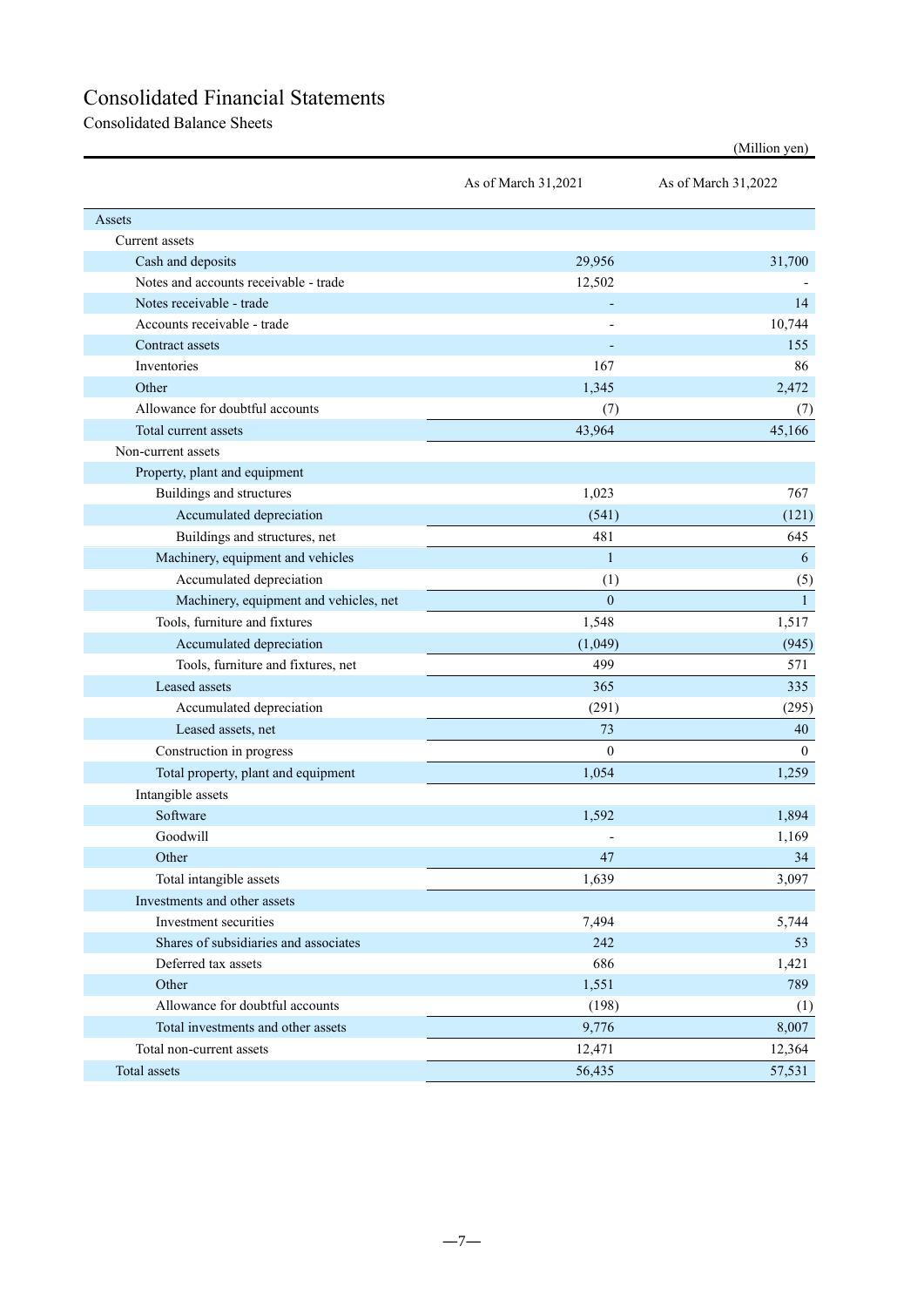|                                                          | As of March 31,2021 | As of March 31,2022 |
|----------------------------------------------------------|---------------------|---------------------|
| Liabilities                                              |                     |                     |
| Current liabilities                                      |                     |                     |
| Accounts payable - trade                                 | 4,975               | 4,377               |
| Lease liabilities                                        | 48                  | 25                  |
| Accounts payable - other                                 | 1,768               | 1.303               |
| Income taxes payable                                     | 2,729               | 1,298               |
| Accrued consumption taxes                                | 1,189               | 683                 |
| Contract liabilities                                     |                     | 2,725               |
| Advances received                                        | 901                 |                     |
| Provision for bonuses                                    | 1,402               | 1,336               |
| Other                                                    | 1,225               | 681                 |
| Total current liabilities                                | 14,241              | 12,432              |
| Non-current liabilities                                  |                     |                     |
| Lease liabilities                                        | 32                  | 19                  |
| Retirement benefit liability                             | 16                  | 48                  |
| Deferred tax liabilities                                 | 235                 |                     |
| Other                                                    | 70                  | 451                 |
| Total non-current liabilities                            | 355                 | 519                 |
| <b>Total liabilities</b>                                 | 14,596              | 12,951              |
| Net assets                                               |                     |                     |
| Shareholders' equity                                     |                     |                     |
| Share capital                                            | 1,590               | 1,590               |
| Capital surplus                                          | 1,556               | 1,480               |
| Retained earnings                                        | 37,479              | 41,402              |
| Treasury shares                                          | (795)               | (792)               |
| Total shareholders' equity                               | 39,829              | 43,680              |
| Accumulated other comprehensive income                   |                     |                     |
| Valuation difference on available-for-sale<br>securities | 1,827               | 512                 |
| Foreign currency translation adjustment                  | (153)               | (6)                 |
| Total accumulated other comprehensive income             | 1,673               | 505                 |
| Share acquisition rights                                 | 228                 | 220                 |
| Non-controlling interests                                | 107                 | 173                 |
| Total net assets                                         | 41,839              | 44,579              |
| Total liabilities and net assets                         | 56,435              | 57,531              |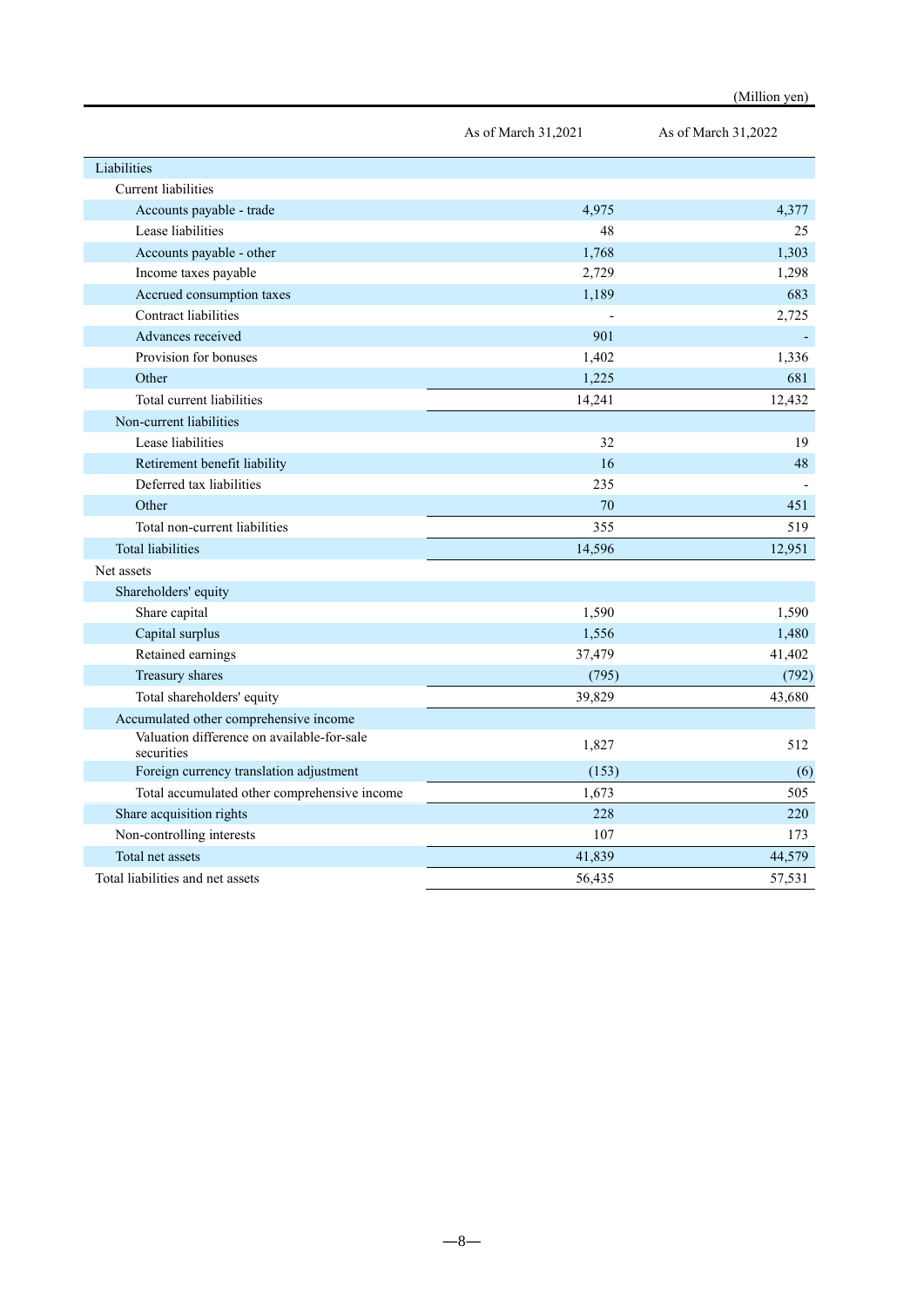# Consolidated Statements of Income and Comprehensive Income

Consolidated Statements of Income

|                                                                  |                                            | (Million yen)                              |
|------------------------------------------------------------------|--------------------------------------------|--------------------------------------------|
|                                                                  | For the fiscal year<br>ended March 31,2021 | For the fiscal year<br>ended March 31,2022 |
| Net sales                                                        | 68,055                                     | 64,586                                     |
| Cost of sales                                                    | 34,347                                     | 33,226                                     |
| Gross profit                                                     | 33,708                                     | 31,359                                     |
| Selling, general and administrative expenses                     | 22,896                                     | 21,261                                     |
| Operating profit                                                 | 10,812                                     | 10,098                                     |
| Non-operating income                                             |                                            |                                            |
| Interest and dividend income                                     | 102                                        | 144                                        |
| Share of profit of entities accounted for using equity<br>method | 8                                          | 11                                         |
| Other                                                            | 18                                         | 4                                          |
| Total non-operating income                                       | 130                                        | 161                                        |
| Non-operating expenses                                           |                                            |                                            |
| Interest expenses                                                | 1                                          | $\mathbf{0}$                               |
| Foreign exchange losses                                          | $\mathbf{1}$                               | 5                                          |
| Partnership loss                                                 | 3                                          | 52                                         |
| Other                                                            | $\boldsymbol{0}$                           | 4                                          |
| Total non-operating expenses                                     | 5                                          | 62                                         |
| Ordinary profit                                                  | 10,936                                     | 10,196                                     |
| Extraordinary income                                             |                                            |                                            |
| Gain on sale of investment securities                            | $\theta$                                   | 53                                         |
| Other                                                            |                                            | $\boldsymbol{0}$                           |
| Total extraordinary income                                       | $\mathbf{0}$                               | 53                                         |
| <b>Extraordinary losses</b>                                      |                                            |                                            |
| <b>Impairment</b> losses                                         | 1,002                                      | 43                                         |
| Loss on retirement of non-current assets                         | 14                                         | 11                                         |
| Loss on valuation of investment securities                       | 23                                         | 95                                         |
| Loss on sale of shares of subsidiaries and associates            |                                            | 46                                         |
| Provision of allowance for doubtful accounts                     | 172                                        |                                            |
| Other                                                            | 3                                          | 2                                          |
| Total extraordinary losses                                       | 1,215                                      | 199                                        |
| Profit before income taxes                                       | 9,721                                      | 10,050                                     |
| Income taxes - current                                           | 3,705                                      | 3,233                                      |
| Income taxes - deferred                                          | (171)                                      | (13)                                       |
| Total income taxes                                               | 3,533                                      | 3,219                                      |
| Profit                                                           | 6,188                                      | 6,831                                      |
| Profit attributable to non-controlling interests                 | (88)                                       | (81)                                       |
| Profit attributable to owners of parent                          | 6,276                                      | 6,912                                      |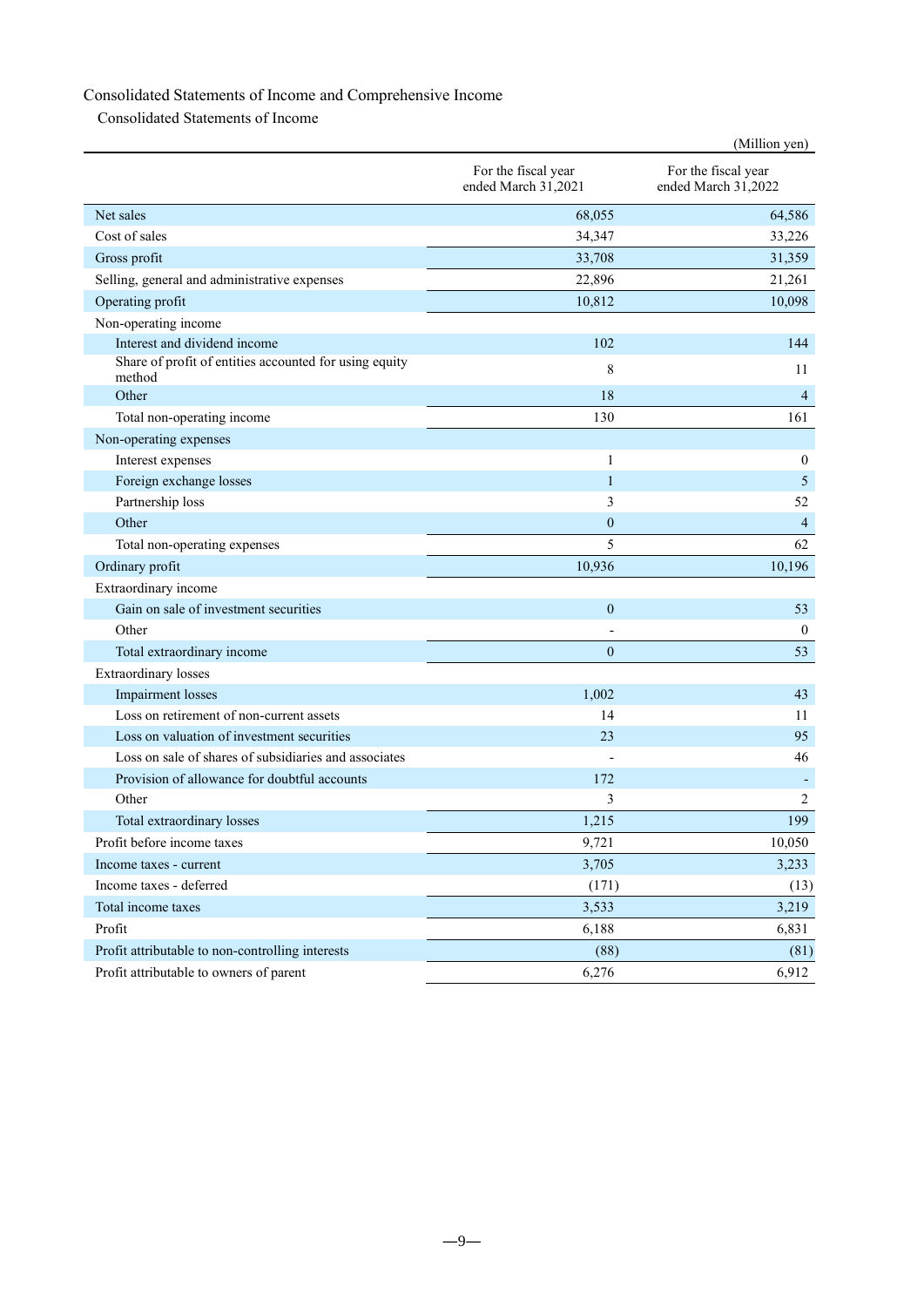### Consolidated Statements of Comprehensive Income

|                                                                   |                                            | (Million yen)                              |
|-------------------------------------------------------------------|--------------------------------------------|--------------------------------------------|
|                                                                   | For the fiscal year<br>ended March 31,2021 | For the fiscal year<br>ended March 31,2022 |
| Profit                                                            | 6,188                                      | 6,831                                      |
| Other comprehensive income                                        |                                            |                                            |
| Valuation difference on available-for-sale securities             | 1,086                                      | (1,315)                                    |
| Deferred gains or losses on hedges                                | (0)                                        |                                            |
| Foreign currency translation adjustment                           | (58)                                       | 150                                        |
| Total other comprehensive income                                  | 1,028                                      | (1,164)                                    |
| Comprehensive income                                              | 7,216                                      | 5,666                                      |
| Comprehensive income attributable to                              |                                            |                                            |
| Comprehensive income attributable to owners of<br>parent          | 7,303                                      | 5,744                                      |
| Comprehensive income attributable to non-controlling<br>interests | (87)                                       | (78)                                       |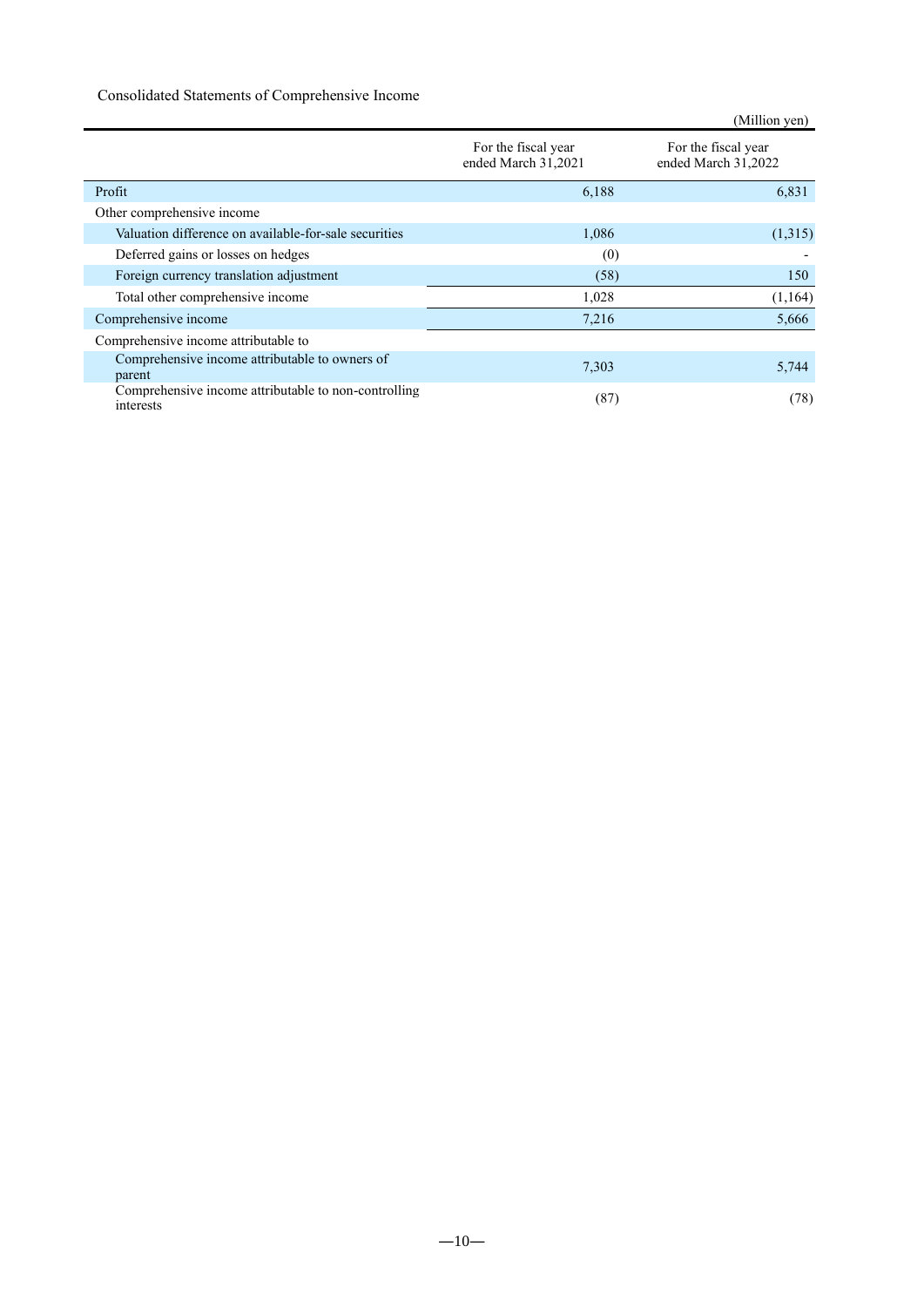# Consolidated Statements of Changes in Net Assets

For the fiscal year ended March 31,2021

|                                                            |                          |                      |                      |                    | (Million yen)                    |  |  |
|------------------------------------------------------------|--------------------------|----------------------|----------------------|--------------------|----------------------------------|--|--|
|                                                            |                          | Shareholders' equity |                      |                    |                                  |  |  |
|                                                            | Share capital            | Capital<br>surplus   | Retained<br>earnings | Treasury<br>shares | Total<br>shareholders'<br>equity |  |  |
| Balance at beginning<br>of period                          | 1,590                    | 1,456                | 32,900               | (805)              | 35,140                           |  |  |
| Changes during<br>period                                   |                          |                      |                      |                    |                                  |  |  |
| Dividends of<br>surplus                                    |                          |                      | (1,697)              |                    | (1,697)                          |  |  |
| Profit attributable to<br>owners of parent                 |                          |                      | 6,276                |                    | 6,276                            |  |  |
| Restricted stock<br>compensation                           |                          | 99                   |                      | 10                 | 109                              |  |  |
| Net changes in<br>items other than<br>shareholders' equity |                          |                      |                      |                    |                                  |  |  |
| Total changes<br>during period                             | $\overline{\phantom{0}}$ | 99                   | 4,578                | 10                 | 4,688                            |  |  |
| Balance at end of<br>period                                | 1,590                    | 1,556                | 37,479               | (795)              | 39,829                           |  |  |

|                                                            |                                                                 | Accumulated other comprehensive income   |                                                  |                                                           |                                |                                  |                     |
|------------------------------------------------------------|-----------------------------------------------------------------|------------------------------------------|--------------------------------------------------|-----------------------------------------------------------|--------------------------------|----------------------------------|---------------------|
|                                                            | Valuation<br>difference on<br>available-for-<br>sale securities | Deferred gains<br>or losses on<br>hedges | Foreign<br>currency<br>translation<br>adjustment | Total<br>accumulated<br>other<br>comprehensiv<br>e income | Share<br>acquisition<br>rights | Non-<br>controlling<br>interests | Total net<br>assets |
| Balance at beginning<br>of period                          | 740                                                             | $\mathbf{0}$                             | (94)                                             | 646                                                       | 177                            | 194                              | 36,159              |
| Changes during                                             |                                                                 |                                          |                                                  |                                                           |                                |                                  |                     |
| period                                                     |                                                                 |                                          |                                                  |                                                           |                                |                                  |                     |
| Dividends of<br>surplus                                    |                                                                 |                                          |                                                  |                                                           |                                |                                  | (1,697)             |
| Profit attributable to<br>owners of parent                 |                                                                 |                                          |                                                  |                                                           |                                |                                  | 6,276               |
| Restricted stock<br>compensation                           |                                                                 |                                          |                                                  |                                                           |                                |                                  | 109                 |
| Net changes in<br>items other than<br>shareholders' equity | 1,086                                                           | (0)                                      | (58)                                             | 1,027                                                     | 50                             | (86)                             | 991                 |
| Total changes<br>during period                             | 1,086                                                           | (0)                                      | (58)                                             | 1,027                                                     | 50                             | (86)                             | 5,679               |
| Balance at end of<br>period                                | 1,827                                                           | $\overline{\phantom{0}}$                 | (153)                                            | 1,673                                                     | 228                            | 107                              | 41,839              |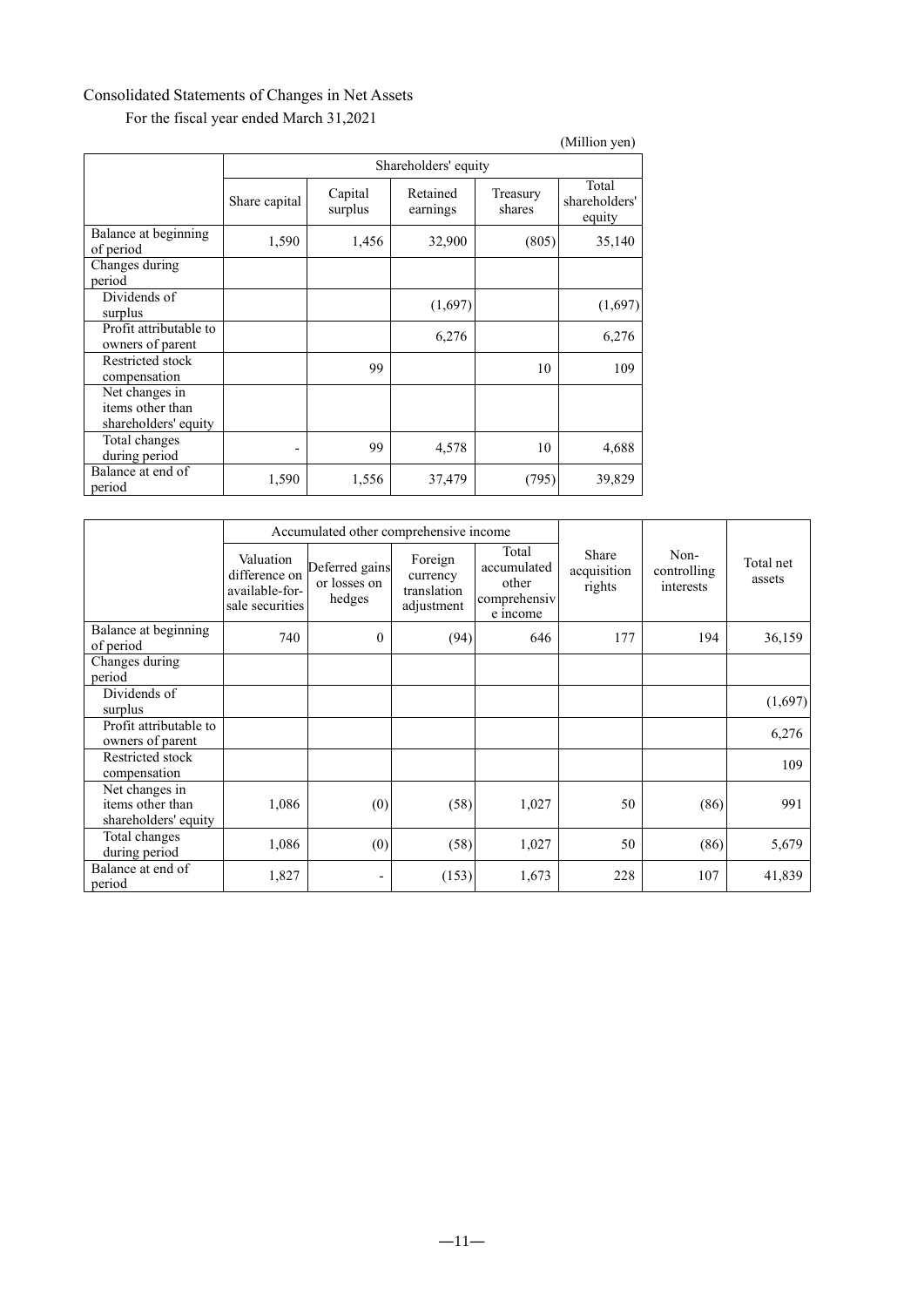# For the fiscal year ended March 31,2022

|                                                            |               |                      |                      |                    | (Million yen)                    |  |  |
|------------------------------------------------------------|---------------|----------------------|----------------------|--------------------|----------------------------------|--|--|
|                                                            |               | Shareholders' equity |                      |                    |                                  |  |  |
|                                                            | Share capital | Capital<br>surplus   | Retained<br>earnings | Treasury<br>shares | Total<br>shareholders'<br>equity |  |  |
| Balance at beginning<br>of period                          | 1,590         | 1,556                | 37,479               | (795)              | 39,829                           |  |  |
| Cumulative effects of<br>changes in accounting<br>policies |               |                      | (798)                |                    | (798)                            |  |  |
| <b>Restated balance</b>                                    | 1,590         | 1,556                | 36,680               | (795)              | 39,030                           |  |  |
| Changes during<br>period                                   |               |                      |                      |                    |                                  |  |  |
| Dividends of<br>surplus                                    |               |                      | (2,190)              |                    | (2,190)                          |  |  |
| Profit attributable to<br>owners of parent                 |               |                      | 6,912                |                    | 6,912                            |  |  |
| Purchase of<br>treasury shares                             |               |                      |                      | (0)                | (0)                              |  |  |
| Disposal of treasury<br>shares                             |               | $\overline{4}$       |                      | 3                  | $\overline{7}$                   |  |  |
| Restricted stock<br>compensation                           |               | 1                    |                      | $\theta$           | 1                                |  |  |
| Capital increase of<br>consolidated<br>subsidiaries        |               | (81)                 |                      |                    | (81)                             |  |  |
| Net changes in<br>items other than<br>shareholders' equity |               |                      |                      |                    |                                  |  |  |
| Total changes<br>during period                             |               | (75)                 | 4,721                | 3                  | 4,649                            |  |  |
| Balance at end of<br>period                                | 1,590         | 1,480                | 41,402               | (792)              | 43,680                           |  |  |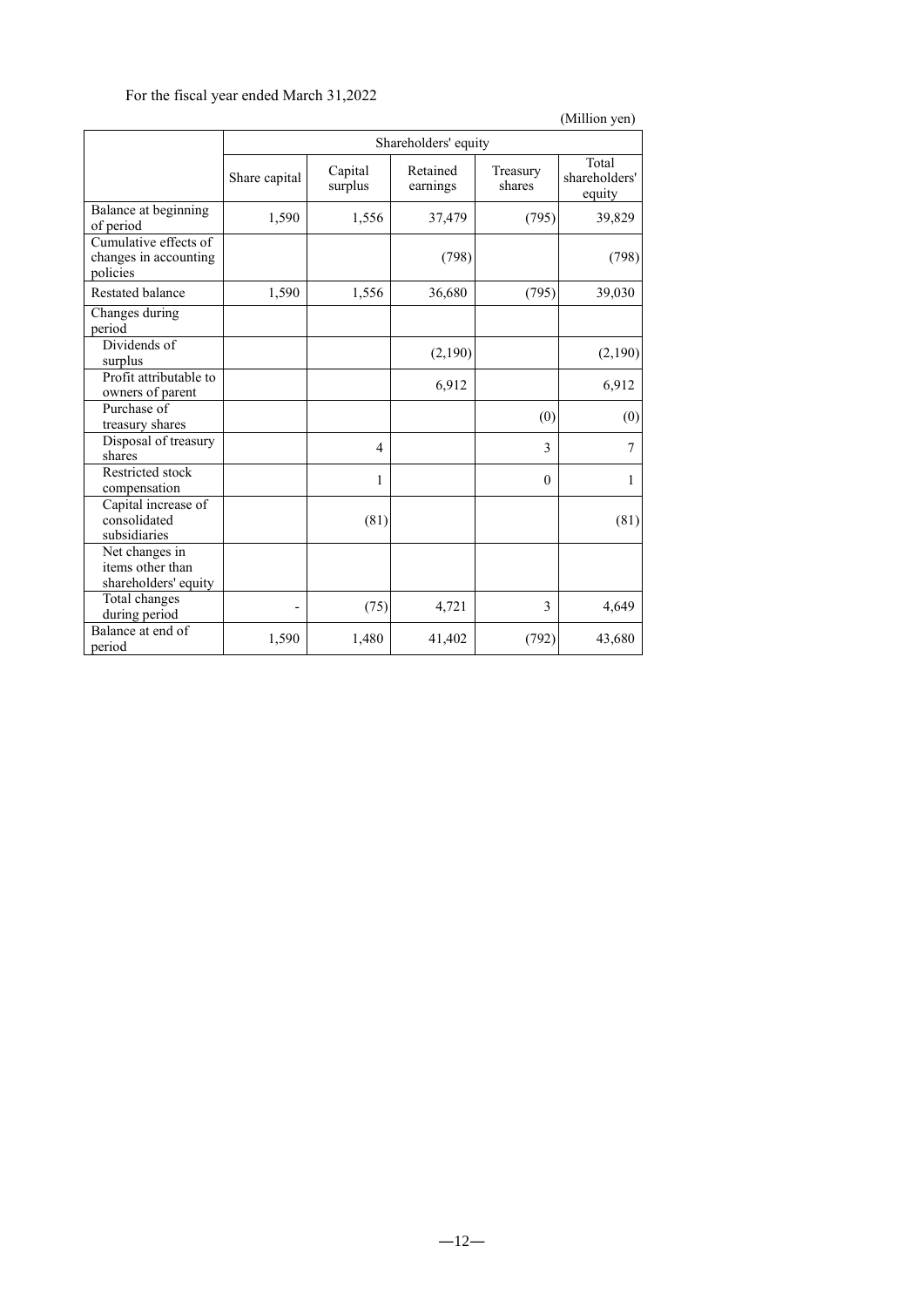|                                                            |                                                                 | Accumulated other comprehensive income           |                                                           |                                |                                  |                     |
|------------------------------------------------------------|-----------------------------------------------------------------|--------------------------------------------------|-----------------------------------------------------------|--------------------------------|----------------------------------|---------------------|
|                                                            | Valuation<br>difference on<br>available-for-<br>sale securities | Foreign<br>currency<br>translation<br>adjustment | Total<br>accumulated<br>other<br>comprehensiv<br>e income | Share<br>acquisition<br>rights | Non-<br>controlling<br>interests | Total net<br>assets |
| Balance at beginning<br>of period                          | 1,827                                                           | (153)                                            | 1,673                                                     | 228                            | 107                              | 41,839              |
| Cumulative effects of<br>changes in accounting<br>policies |                                                                 |                                                  |                                                           |                                |                                  | (798)               |
| <b>Restated balance</b>                                    | 1,827                                                           | (153)                                            | 1,673                                                     | 228                            | 107                              | 41,040              |
| Changes during<br>period                                   |                                                                 |                                                  |                                                           |                                |                                  |                     |
| Dividends of<br>surplus                                    |                                                                 |                                                  |                                                           |                                |                                  | (2,190)             |
| Profit attributable to<br>owners of parent                 |                                                                 |                                                  |                                                           |                                |                                  | 6,912               |
| Purchase of<br>treasury shares                             |                                                                 |                                                  |                                                           |                                |                                  | (0)                 |
| Disposal of treasury<br>shares                             |                                                                 |                                                  |                                                           |                                |                                  | 7                   |
| Restricted stock<br>compensation                           |                                                                 |                                                  |                                                           |                                |                                  | 1                   |
| Capital increase of<br>consolidated<br>subsidiaries        |                                                                 |                                                  |                                                           |                                |                                  | (81)                |
| Net changes in<br>items other than<br>shareholders' equity | (1,315)                                                         | 147                                              | (1,167)                                                   | (7)                            | 65                               | (1,110)             |
| Total changes<br>during period                             | (1,315)                                                         | 147                                              | (1,167)                                                   | (7)                            | 65                               | 3,539               |
| Balance at end of<br>period                                | 512                                                             | (6)                                              | 505                                                       | 220                            | 173                              | 44,579              |